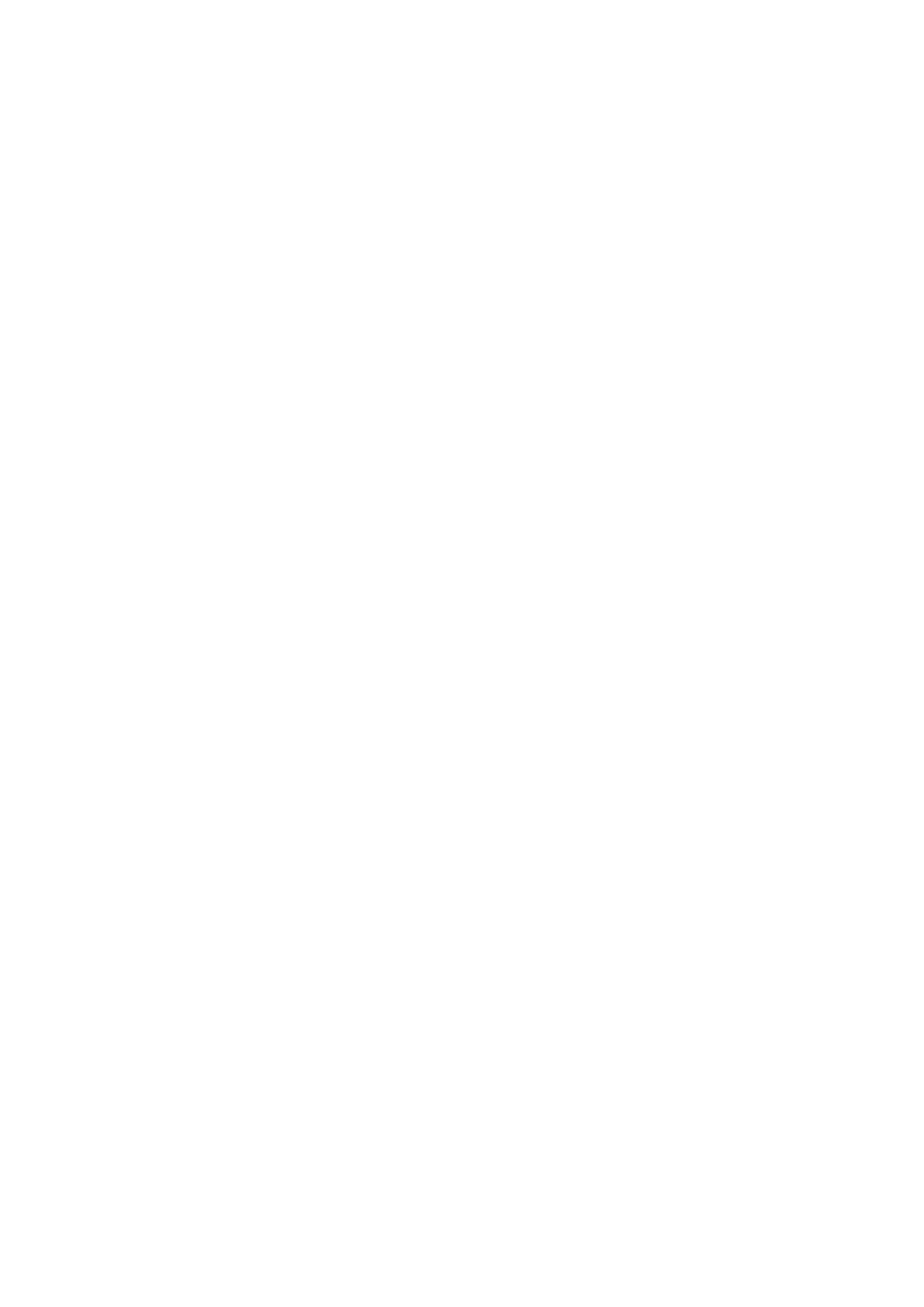## **ASCOBANS Annual National Report**

## **A. General information**

| <b>Denmark</b>                                                                | 1 January - 31 December 2009    |  |  |
|-------------------------------------------------------------------------------|---------------------------------|--|--|
| Name of party                                                                 | Period covered                  |  |  |
| <b>Magnus Wahlberg</b>                                                        | 20 <sup>th</sup> of March, 2010 |  |  |
| Name of report compiler                                                       | Date of report                  |  |  |
|                                                                               |                                 |  |  |
| Any changes in coordinating authority, appointed member of advisory committee |                                 |  |  |

## **B. NEW measures/action towards meeting the resolutions of the Meeting of Parties**

**1. Direct interaction of small cetaceans with fisheries** 

| Research project for developing alerting pingers (Lotte K Larsen and M Wahlberg, DTU-<br>۰<br>AQUA and Fjord&Bælt, funded by the Danish Ministry of Food and Agriculture and the EU<br>Strategic Fishery Foundation, EFF), final project report ready in October, 2010.                 |
|-----------------------------------------------------------------------------------------------------------------------------------------------------------------------------------------------------------------------------------------------------------------------------------------|
| Studies on porpoise behaviour around fishing gear (M Wahlberg, Fjord&Bælt), funded by the<br>٠.<br>Danish Ministry of Food and Agriculture and the EU Strategic Fishery Foundation, EFF),<br>final project report ready in October, 2010.                                               |
| Research project on video monitoring of bycatch from smaller fishing vessels (Lotte K)<br>۰.<br>Larsen, DTU-AQUA):<br>Kindt-Larsen, L & Dalskov, J., 2010. Pilot study of marine mammal bycatch by<br>use of an Electronic Menitering Cuctom, EEE reneat Ministry of Essel, Agriculture |

**use of an Electronic Monitoring System. EFF-report, Ministry of Food, Agricultura and Fisheries.** 

 **Dalskov, J. & Kindt-Larsen, L., 2009. Final Report of Fully Documented Fishery. DTU Aqua report no. 204-2009. Charlottenlund. National Institute of Aquatic Resources, Technical University of Denmark. http://www.aqua.dtu.dk/English/Publications/publication\_database** 

Investigations of methods to reduce by-catch

**No new information available** 

Implementation of methods to reduce by-catch

Estimates of by-catch in set net and pelagic trawl fisheries **No estimates available** 

| Species | Estimated number of | Area               | Notes (type of fishery,      |
|---------|---------------------|--------------------|------------------------------|
|         | by-caught animals   | (ICES area or more | effort, seasonal variations, |
|         |                     | detailed)          | etc.                         |
|         |                     |                    |                              |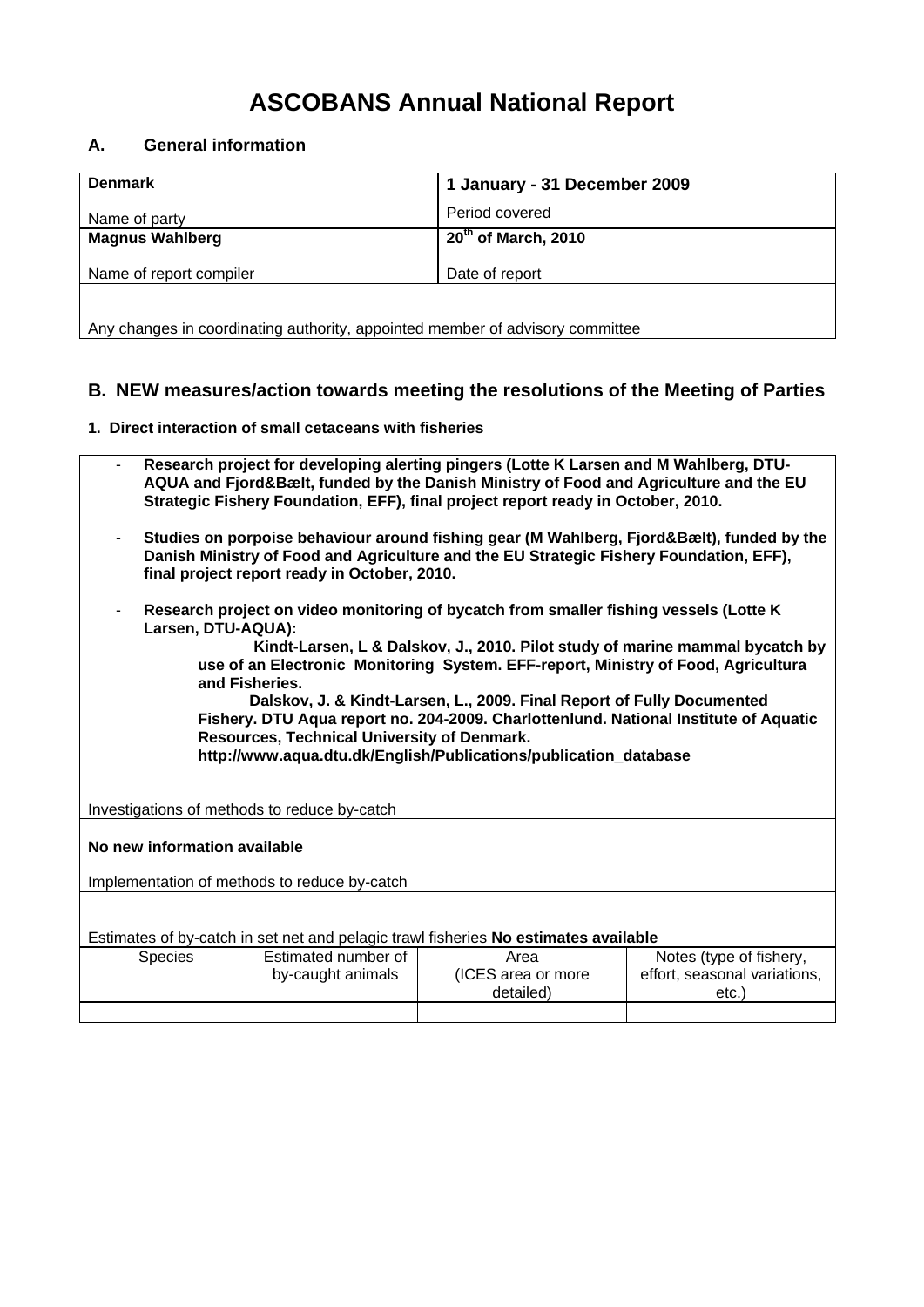**2. Reduction of disturbance to small cetaceans** 

**BaltSeaPlan. An international project funded by the EU Interreg programme conducted in 2009- 2011. One part of a workpackage, lead by NERI, includes studies of the effect of shipping and fast ferries on behaviour and distribution of harbour porpoises, studied by means of passive acoustic dataloggers (T-PODs). Data collection will finish in 2009, results are pending analysis in 2010-2011.** 

**Sprogø Offshore Wind Farm. A monitoring project based on passive acoustic monitors (T-PODs) was conducted during construction of a small wind farm (7 turbines) in the Great Belt. Comparison with baseline data collected in 2008 indicated limited impact of construction activities. Monitoring during operation will continue in 2010.** 

**A new publication on disturbances of porpoises:** 

**Tougaard, J, OD Henriksen, LA Miller. Underwater noise from three types of offshore wind turbines: Estimation of impact zones for porpoises and seals. Journal of the Acoustical Society of America 125(6):3766-3773, 2009.** 

Information on levels of disturbance (e.g. seismic surveys, new high-speed ferry routes, studies about acoustic impacts on cetaceans, etc.)

**A revised set of guidelines for conduction of seismic surveys in Greenlandic waters was published in 2009 by the National Environmental Research Institute, NERI.** 

**NERI participated in producing the background report (published by the International Councli of the Exploration of the Seas, ICES) on effects on energy (e.g. noise) on marine mammals in European waters in relation to the Marine Strategy Directive.** 

Implementation of guidelines, new legislation, etc. to reduce disturbance

**3. Protected areas for small cetaceans** 

**In 2009 17 NATURA2000 sites have been established in the Danish waters based on satellite taggings, acoustic surveys and aerial surveys.** 

Measures taken to identify, implement and manage protected areas

**4. Further research on small cetaceans** 

**Data on cetacean strandings are collected and compiled by the Nature and Forest and Nature Agency together with the Fisheries and Maritime Museum, Esbjerg (Lasse F Jensen). The number of harbour porpoise strandings in Denmark in 2008 was much larger than previously reported, (223 individuals instead of 94). In 2009 a total of 137 harbour porpoise stranded in Denmark. Thus there has been a drastically increase in the number of strandings in Denmark, just as has been observed in Germany and Netherlands.** 

Implementation of schemes to use and gain information from stranded cetaceans

**The population structure of harbour porpoises based on genetics have been carried out in the Baltic region and is now published:** 

**Wiemann, A., Andersen, L.W., Berggren, P., Siebert, U., Benke, H., Teilmann, J., Lockyer, C., Pawliczka, I., Skora, K., Roos, A., Lyrholm, T., Paulus, K.B., Ketmaier, V. & Tiedemann, R. 2010. Mitochondrial Control Region and microsatellite analyses on harbour porpoise (***Phocoena phocoena***) unravel population differentiation in the Baltic Sea and adjacent waters. Conservation Genetics 11:195–211**